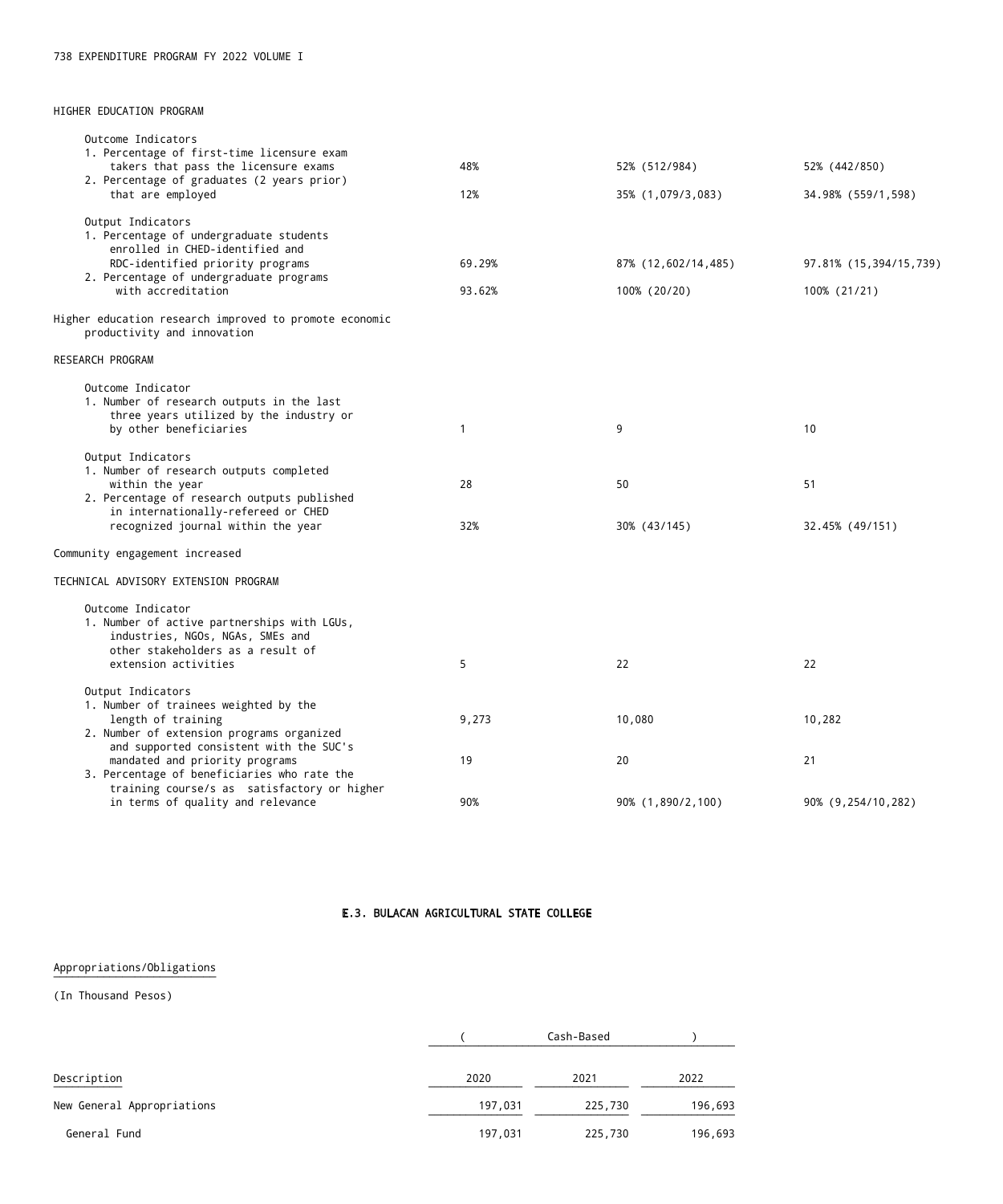| Automatic Appropriations                 | 2,500           | 9,657           | 9,990           |
|------------------------------------------|-----------------|-----------------|-----------------|
| Retirement and Life Insurance Premiums   | 2,500           | 9,657           | 9,990           |
| Continuing Appropriations                | 2,703           | 9,216           |                 |
| Unreleased Appropriation for Personnel   |                 |                 |                 |
| Services<br>R.A. No. 11260               | 145             |                 |                 |
| R.A. No. 11465                           |                 | 1,510           |                 |
| Unobligated Releases for Capital Outlays |                 |                 |                 |
| R.A. No. 11260                           | 2,483           |                 |                 |
| R.A. No. 11465                           |                 | 608             |                 |
| Unobligated Releases for MOOE            |                 |                 |                 |
| R.A. No. 11260                           | 52              |                 |                 |
| R.A. No. 11465                           |                 | 6,873           |                 |
| Unobligated Releases for PS              |                 |                 |                 |
| R.A. No. 11260                           | 23              |                 |                 |
| R.A. No. 11465                           |                 | 225             |                 |
| Budgetary Adjustment(s)                  | 2,397)          |                 |                 |
| Transfer(s) from:                        |                 |                 |                 |
| Miscellaneous Personnel Benefits Fund    | 12,337          |                 |                 |
| Pension and Gratuity Fund                | 956             |                 |                 |
| Transfer $(s)$ to:                       |                 |                 |                 |
| Overall Savings                          |                 |                 |                 |
| R.A. No. 11260                           | 2,483)          |                 |                 |
| R.A. No. 11465                           | 13,207)         |                 |                 |
| Total Available Appropriations           | 199,837         | 244,603         | 206,683         |
| Unused Appropriations                    | 9,437)          | 9,216)          |                 |
| Unreleased Appropriation                 | 1,655)          | 1,510)          |                 |
| Unobligated Allotment                    | 7,782)          | 7,706)          |                 |
| TOTAL OBLIGATIONS                        | 190,400         | 235,387         | 206,683         |
|                                          | =============== | =============== | =============== |

|            | <b>EXPENDITURE PROGRAM</b> |
|------------|----------------------------|
| (in pesos) |                            |

|                                      |                           | Cash-Based              |                         |
|--------------------------------------|---------------------------|-------------------------|-------------------------|
| GAS / STO /<br>OPERATIONS / PROJECTS | 2020<br>Actual            | 2021<br>Current         | 2022<br>Proposed        |
| General Administration and Support   | 29,571,000                | 35,433,000              | 42,159,000              |
| Regular                              | 29,571,000                | 35,433,000              | 42,159,000              |
| PS<br>MOOE                           | 22, 133, 000<br>7,438,000 | 25,795,000<br>9,638,000 | 32,521,000<br>9,638,000 |
| Support to Operations                | 4,512,000                 | 40,956,000              | 5,375,000               |
| Regular                              | 4,512,000                 | 5,956,000               | 5,375,000               |
| PS<br><b>MOOE</b>                    | 2,944,000<br>1,568,000    | 3,788,000<br>2,168,000  | 3,207,000<br>2,168,000  |
| Projects / Purpose                   |                           | 35,000,000              |                         |
| C <sub>0</sub>                       |                           | 35,000,000              |                         |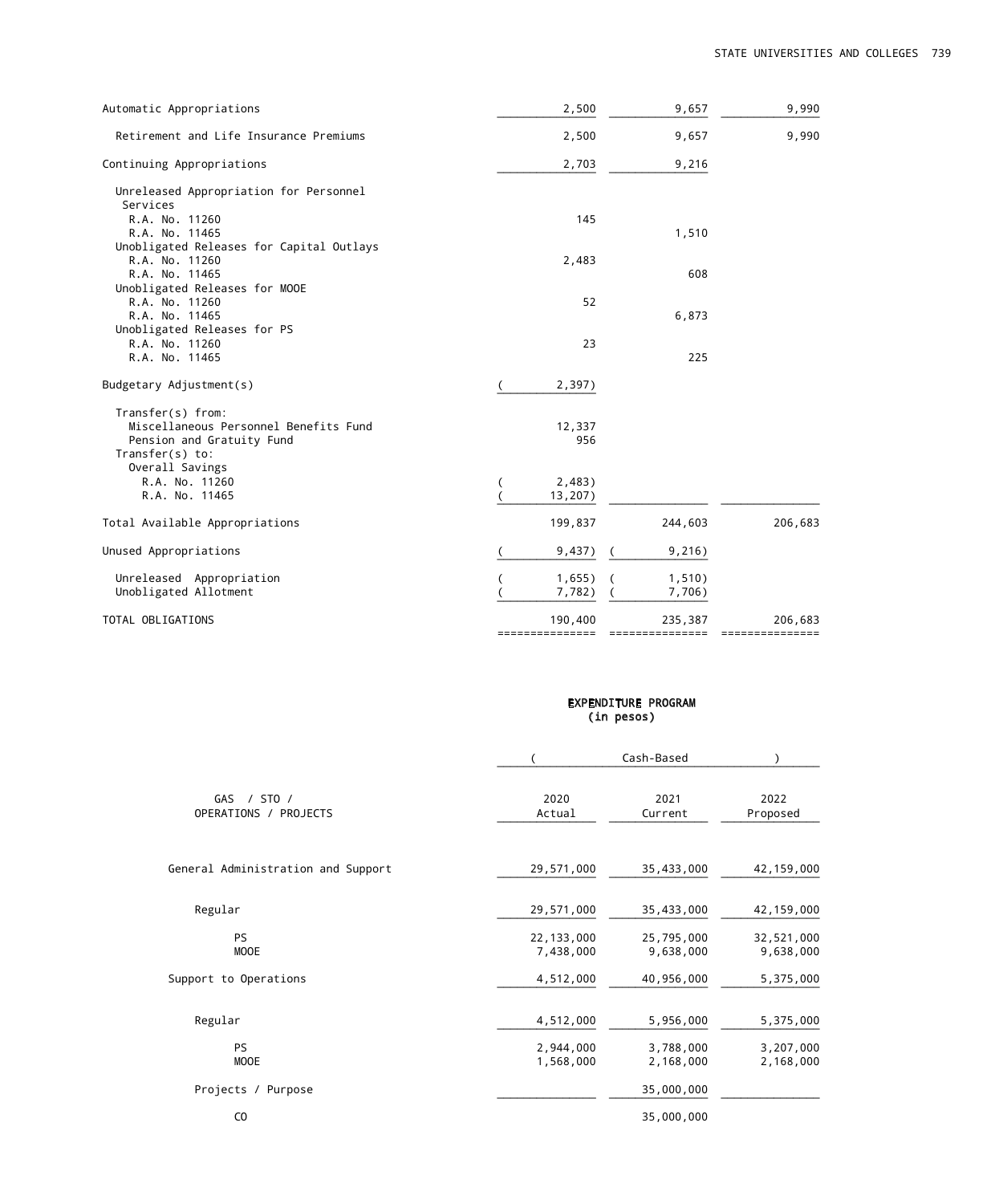# 740 EXPENDITURE PROGRAM FY 2022 VOLUME I

| Operations          | 156, 317, 000 | 158,998,000  | 159,149,000   |
|---------------------|---------------|--------------|---------------|
|                     |               |              |               |
| Regular             | 116,871,000   | 137,998,000  | 129, 149, 000 |
| PS                  | 91,959,000    | 92,303,000   | 95,988,000    |
| <b>MOOE</b>         | 16,528,000    | 38, 161, 000 | 33, 161, 000  |
| C <sub>0</sub>      | 8,384,000     | 7,534,000    |               |
| Projects / Purpose  | 39,446,000    | 21,000,000   | 30,000,000    |
| MOOE                |               | 1,000,000    |               |
| C <sub>0</sub>      | 39,446,000    | 20,000,000   | 30,000,000    |
| TOTAL AGENCY BUDGET | 190,400,000   | 235,387,000  | 206,683,000   |
| Regular             | 150,954,000   | 179,387,000  | 176,683,000   |
| PS                  | 117,036,000   | 121,886,000  | 131,716,000   |
| <b>MOOE</b>         | 25,534,000    | 49,967,000   | 44,967,000    |
| C <sub>0</sub>      | 8,384,000     | 7,534,000    |               |
| Projects / Purpose  | 39,446,000    | 56,000,000   | 30,000,000    |
| MOOE                |               | 1,000,000    |               |
| C <sub>0</sub>      | 39,446,000    | 55,000,000   | 30,000,000    |

|                                                        | STAFFING SUMMARY |      |      |  |
|--------------------------------------------------------|------------------|------|------|--|
|                                                        | 2020             | 2021 | 2022 |  |
| TOTAL STAFFING<br>Total Number of Authorized Positions | 198              | 198  | 198  |  |
| Total Number of Filled Positions                       | 181              | 186  | 186  |  |

Proposed New Appropriations Language

 For general administration and support, support to operations, and operations, including locally-funded project(s), as indicated hereunder.................................................................................................P 196,693,000 =============

| OPERATIONS BY PROGRAM<br>HIGHER EDUCATION PROGRAM<br>RESEARCH PROGRAM<br>TECHNICAL ADVISORY EXTENSION PROGRAM |            | PROPOSED 2022 ( Cash-Based ) |                |              |  |
|---------------------------------------------------------------------------------------------------------------|------------|------------------------------|----------------|--------------|--|
|                                                                                                               | <b>PS</b>  | MOOE                         | C <sub>0</sub> | <b>TOTAL</b> |  |
|                                                                                                               | 82,605,000 | 29,235,000                   | 30,000,000     | 141,840,000  |  |
|                                                                                                               | 1,492,000  | 2,587,000                    |                | 4,079,000    |  |
|                                                                                                               | 3,720,000  | 1,339,000                    |                | 5,059,000    |  |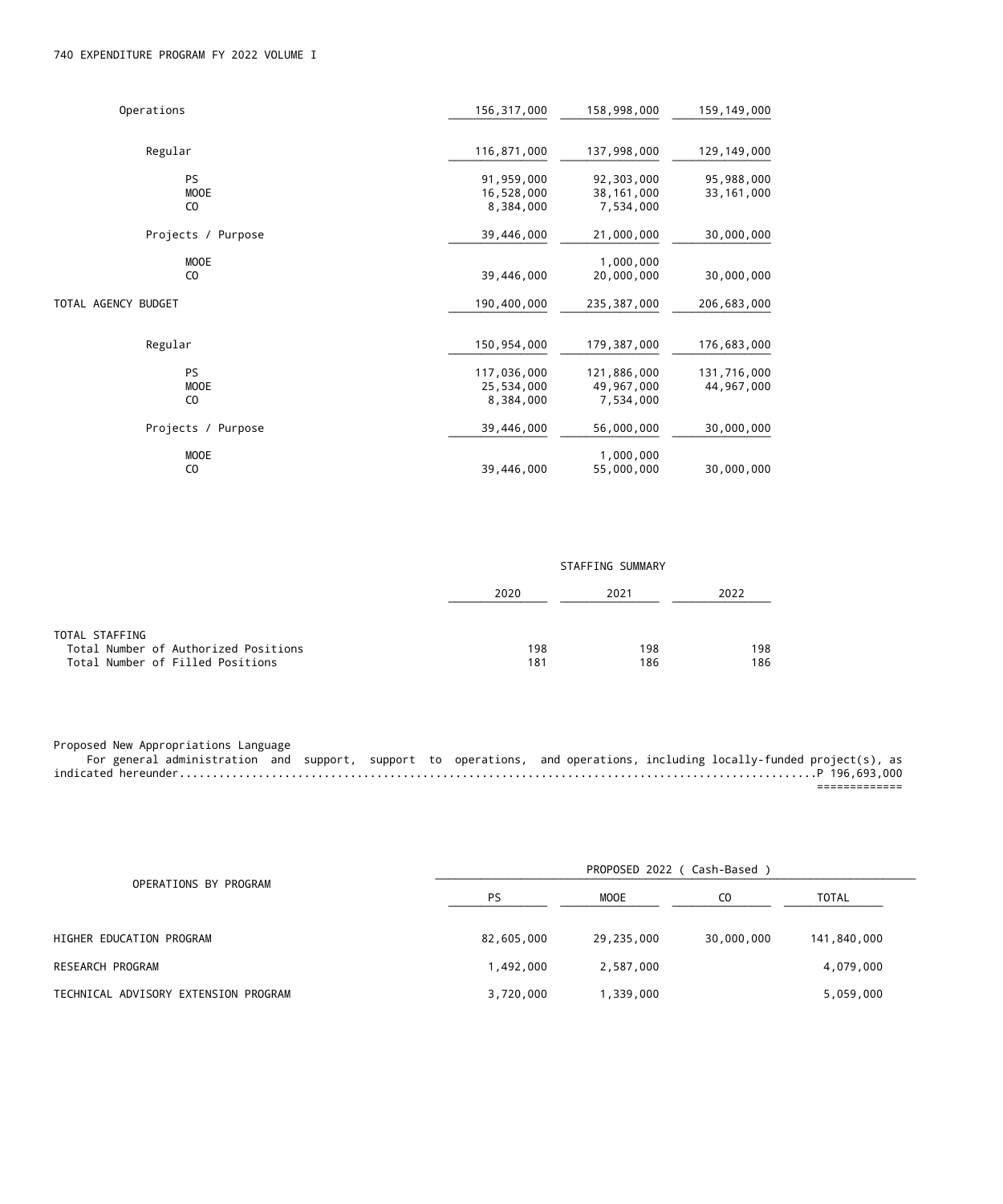#### EXPENDITURE PROGRAM BY CENTRAL / REGIONAL ALLOCATION, 2022 ( Cash-Based ) (in pesos)

| REGION                     | PS          | MOOE       | C <sub>0</sub> | <b>TOTAL</b> |
|----------------------------|-------------|------------|----------------|--------------|
| Regional Allocation        | 121,726,000 | 44,967,000 | 30,000,000     | 196,693,000  |
| Region III - Central Luzon | 121,726,000 | 44,967,000 | 30,000,000     | 196,693,000  |
| TOTAL AGENCY BUDGET        | 121,726,000 | 44,967,000 | 30,000,000     | 196,693,000  |

New Appropriations, by Programs/Activities/Projects ( Cash-Based )

|                 |                                                                                                                                                                             | Current Operating Expenditures |                                                   |                    |             |
|-----------------|-----------------------------------------------------------------------------------------------------------------------------------------------------------------------------|--------------------------------|---------------------------------------------------|--------------------|-------------|
|                 |                                                                                                                                                                             | Personnel<br>Services          | Maintenance<br>and Other<br>Operating<br>Expenses | Capital<br>Outlays | Total       |
| PROGRAMS        |                                                                                                                                                                             |                                |                                                   |                    |             |
| 10000000000000  | General Administration and<br>Support                                                                                                                                       | 30,947,000                     | 9,638,000                                         |                    | 40,585,000  |
| 100000100001000 | General Management and<br>Supervision                                                                                                                                       | 18,217,000                     | 9,638,000                                         |                    | 27,855,000  |
| 100000100002000 | Administration of Personnel<br>Benefits                                                                                                                                     | 12,730,000                     |                                                   |                    | 12,730,000  |
|                 | Sub-total, General Administration and Support                                                                                                                               | 30, 947, 000                   | 9,638,000                                         |                    | 40,585,000  |
| 20000000000000  | Support to Operations                                                                                                                                                       | 2,962,000                      | 2,168,000                                         |                    | 5,130,000   |
|                 | 200000100001000 Auxiliary Services                                                                                                                                          | 2,962,000                      | 2,168,000                                         |                    | 5,130,000   |
|                 | Sub-total, Support to Operations                                                                                                                                            | 2,962,000                      | 2,168,000                                         |                    | 5,130,000   |
| 30000000000000  | Operations                                                                                                                                                                  | 87,817,000                     | 33, 161, 000                                      | 30,000,000         | 150,978,000 |
| 310000000000000 | 00 : Relevant and quality<br>tertiary education ensured to achieve inclusive<br>growth and access of poor but deserving<br>students to quality tertiary education increased | 82,605,000                     | 29,235,000                                        | 30,000,000         | 141,840,000 |
| 310100000000000 | HIGHER EDUCATION PROGRAM                                                                                                                                                    | 82,605,000                     | 29,235,000                                        | 30,000,000         | 141,840,000 |
| 310100100003000 | Provision of Higher Education<br>Services                                                                                                                                   | 82,605,000                     | 29,235,000                                        |                    | 111,840,000 |
|                 | Project(s)                                                                                                                                                                  |                                |                                                   |                    |             |
|                 | Locally-Funded Project(s)                                                                                                                                                   |                                |                                                   | 30,000,000         | 30,000,000  |
| 310100200029000 | Upgrading of Five Units of<br>Greenhouses at BASC College of Agriculture<br>Campus and One Unit at BASC DRT Campus to<br>Automated Greenhouse                               |                                |                                                   | 30,000,000         | 30,000,000  |
| 320000000000000 | 00 : Higher education research<br>improved to promote economic productivity and<br>innovation                                                                               | 1,492,000                      | 2,587,000                                         |                    | 4,079,000   |
| 32020000000000  | RESEARCH PROGRAM                                                                                                                                                            | 1,492,000                      | 2,587,000                                         |                    | 4,079,000   |
| 320200100001000 | Conduct of Research Services                                                                                                                                                | 1,492,000                      | 2,587,000                                         |                    | 4,079,000   |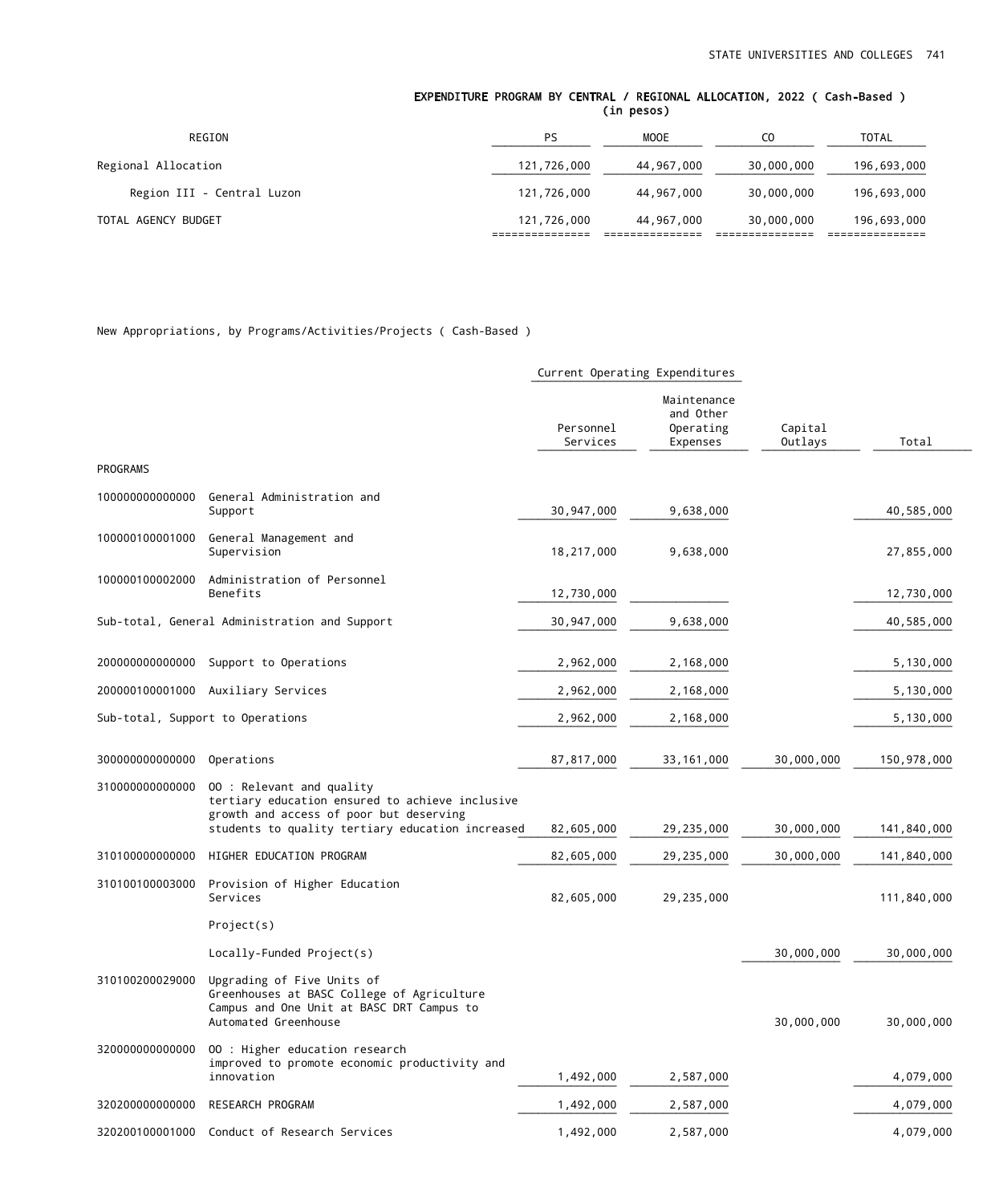| 330000000000000          | 00 : Community engagement<br>increased  |   | 3,720,000     | 1,339,000    |              | 5,059,000   |
|--------------------------|-----------------------------------------|---|---------------|--------------|--------------|-------------|
| 330100000000000          | TECHNICAL ADVISORY EXTENSION<br>PROGRAM |   | 3,720,000     | 000, 339. ا  |              | 5,059,000   |
| 330100100001000          | Provision of Extension Services         |   | 3,720,000     | 1,339,000    |              | 5,059,000   |
| Sub-total, Operations    |                                         |   | 87,817,000    | 33,161,000   | 30,000,000   | 150,978,000 |
| TOTAL NEW APPROPRIATIONS |                                         | P | 121,726,000 P | 44,967,000 P | 30,000,000 P | 196,693,000 |

=============== =============== =============== ===============

### Obligations, by Object of Expenditures

CYs 2020-2022 (In Thousand Pesos)

|                                              |         | Cash-Based | $\lambda$ |
|----------------------------------------------|---------|------------|-----------|
|                                              | 2020    | 2021       | 2022      |
| Current Operating Expenditures               |         |            |           |
| Personnel Services                           |         |            |           |
| Civilian Personnel                           |         |            |           |
| Permanent Positions                          |         |            |           |
| Basic Salary                                 | 82,505  | 80,475     | 83,235    |
| Total Permanent Positions                    | 82,505  | 80,475     | 83,235    |
| Other Compensation Common to All             |         |            |           |
| Personnel Economic Relief Allowance          | 4,186   | 4,104      | 4,464     |
| Representation Allowance                     | 506     | 120        | 120       |
| Transportation Allowance                     | 506     | 120        | 120       |
| Clothing and Uniform Allowance               | 1,020   | 1,026      | 1,116     |
| Honoraria                                    | 541     | 1,200      | 1,200     |
| Mid-Year Bonus - Civilian                    | 6,449   | 6,707      | 6,937     |
| Year End Bonus                               | 6,491   | 6,707      | 6,937     |
| Cash Gift                                    | 863     | 855        | 930       |
| Productivity Enhancement Incentive           | 865     | 855        | 930       |
| Step Increment                               |         | 201        | 208       |
| Collective Negotiation Agreement             | 4,336   |            |           |
| Total Other Compensation Common to All       | 25,763  | 21,895     | 22,962    |
| Other Compensation for Specific Groups       |         |            |           |
| Magna Carta for Public Health Workers        | 126     | 112        | 112       |
| Lump-sum for filling of Positions - Civilian |         | 6,117      | 8,362     |
| Anniversary Bonus - Civilian                 |         |            | 594       |
| Total Other Compensation for Specific Groups | 126     | 6,229      | 9,068     |
| Other Benefits                               |         |            |           |
| Retirement and Life Insurance Premiums       | 2,572   | 9,657      | 9,990     |
| PAG-IBIG Contributions                       | 210     | 205        | 222       |
| PhilHealth Contributions                     | 1,018   | 842        | 1,362     |
| Employees Compensation Insurance Premiums    | 210     | 205        | 222       |
| Loyalty Award - Civilian                     | 60      |            | 80        |
| Termina⊥ Leave                               | 4,525   | 2,171      | 4,368     |
| Total Other Benefits                         | 8,595   | 13,080     | 16,244    |
| Non-Permanent Positions                      | 47      | 207        | 207       |
|                                              |         |            |           |
| TOTAL PERSONNEL SERVICES                     | 117,036 | 121,886    | 131,716   |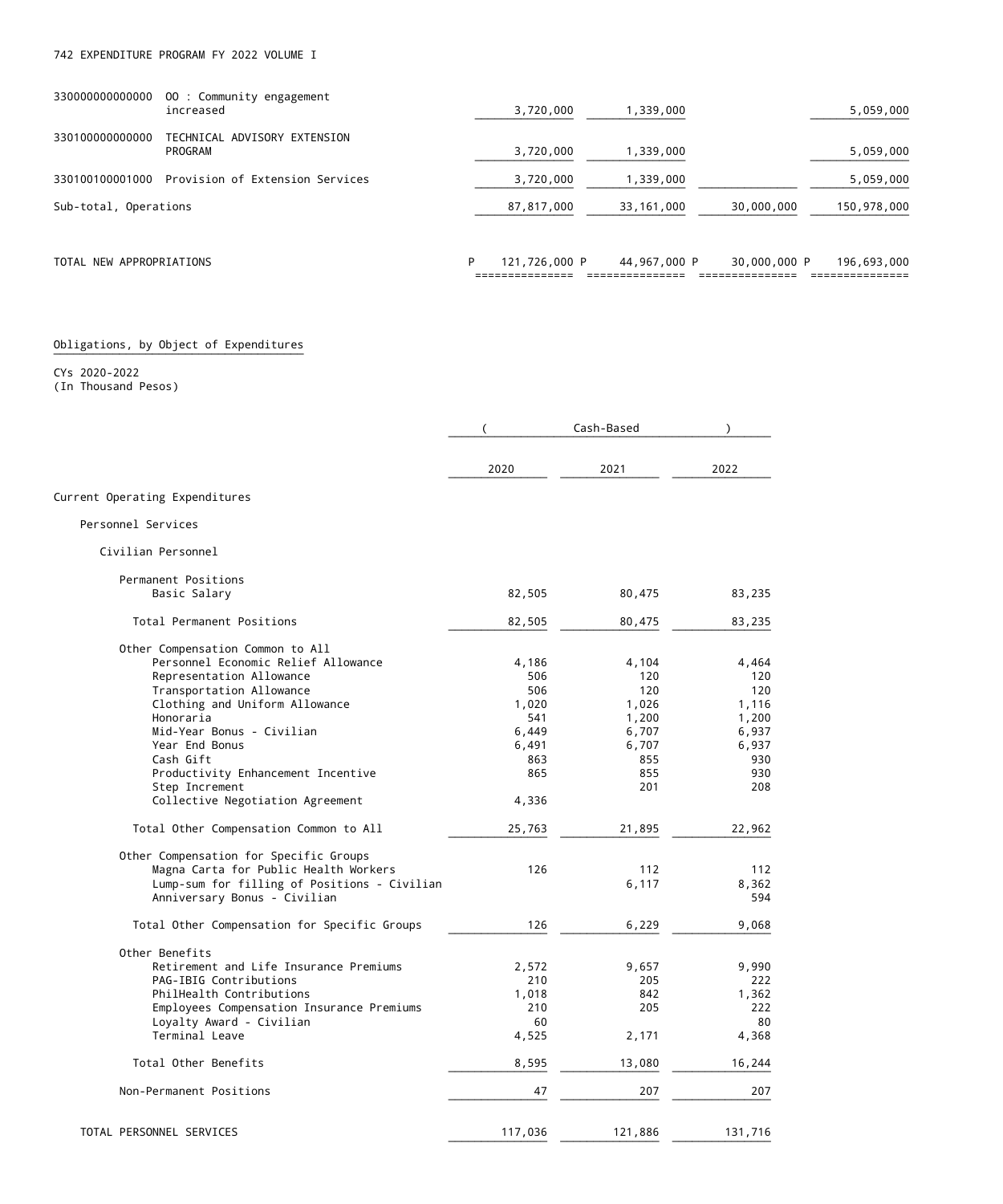Maintenance and Other Operating Expenses

| Travelling Expenses                            | 249     | 2,863   | 2,863   |
|------------------------------------------------|---------|---------|---------|
| Training and Scholarship Expenses              | 219     | 7,632   | 2,632   |
| Supplies and Materials Expenses                | 4,045   | 12,736  | 12,736  |
| Utility Expenses                               | 2,889   | 6,592   | 6,592   |
| Communication Expenses                         | 1,357   | 2,139   | 1,639   |
| Confidential, Intelligence and Extraordinary   |         |         |         |
| Expenses                                       |         |         |         |
| Extraordinary and Miscellaneous Expenses       | 73      | 132     | 132     |
| Professional Services                          | 11      | 200     | 200     |
| General Services                               | 5,049   | 2,635   | 2,635   |
| Repairs and Maintenance                        | 10,403  | 6,691   | 6,691   |
| Taxes, Insurance Premiums and Other Fees       | 95      | 1,166   | 1,166   |
| Labor and Wages                                | 50      | 815     | 815     |
| Other Maintenance and Operating Expenses       |         |         |         |
| Advertising Expenses                           | 20      | 856     | 856     |
| Printing and Publication Expenses              | 17      | 550     | 550     |
| Representation Expenses                        | 693     | 2,431   | 2,431   |
| Transportation and Delivery Expenses           |         | 234     | 234     |
| Rent/Lease Expenses                            |         | 545     | 545     |
| Membership Dues and Contributions to           |         |         |         |
| Organizations                                  | 228     | 650     | 650     |
| Subscription Expenses                          | 14      | 300     | 300     |
| Other Maintenance and Operating Expenses       | 122     | 1,800   | 1,300   |
|                                                |         |         |         |
| TOTAL MAINTENANCE AND OTHER OPERATING EXPENSES | 25,534  | 50,967  | 44,967  |
| TOTAL CURRENT OPERATING EXPENDITURES           | 142,570 | 172,853 | 176,683 |
|                                                |         |         |         |
| Capital Outlays                                |         |         |         |
| Property, Plant and Equipment Outlay           |         |         |         |
| Buildings and Other Structures                 | 35,000  | 51,000  | 30,000  |
| Machinery and Equipment Outlay                 | 12,830  | 11,534  |         |
|                                                |         |         |         |
| TOTAL CAPITAL OUTLAYS                          | 47,830  | 62,534  | 30,000  |
|                                                |         |         |         |
| <b>GRAND TOTAL</b>                             | 190,400 | 235,387 | 206,683 |

#### STRATEGIC OBJECTIVES

SECTOR OUTCOME : Lifelong learning opportunities for all ensured

ORGANIZATIONAL : Relevant and quality tertiary education ensured to achieve inclusive growth and access of poor but deserving students to quality tertiary education increased Higher education research improved to promote economic productivity and innovation Community engagement increased

### PERFORMANCE INFORMATION

¯¯¯¯¯¯¯¯¯¯¯¯¯¯¯¯¯¯¯¯¯¯¯¯¯¯¯¯¯¯¯¯¯¯¯¯¯¯¯¯¯¯¯¯¯¯¯¯¯¯¯¯¯¯¯¯¯¯¯¯ ¯¯¯¯¯¯¯¯¯¯¯¯¯¯¯¯¯¯¯¯¯¯¯¯¯ ¯¯¯¯¯¯¯¯¯¯¯¯¯¯¯¯¯¯¯¯¯¯¯¯¯

ORGANIZATIONAL OUTCOMES (OOs) / PERFORMANCE INDICATORS (PIs) 2020 GAA Targets Actual

Relevant and quality tertiary education ensured to achieve inclusive growth and access of poor but deserving students to quality tertiary education increased

HIGHER EDUCATION PROGRAM

 Outcome Indicators 1. Percentage of first-time licensure exam takers that pass the licensure exams 110% 110% 0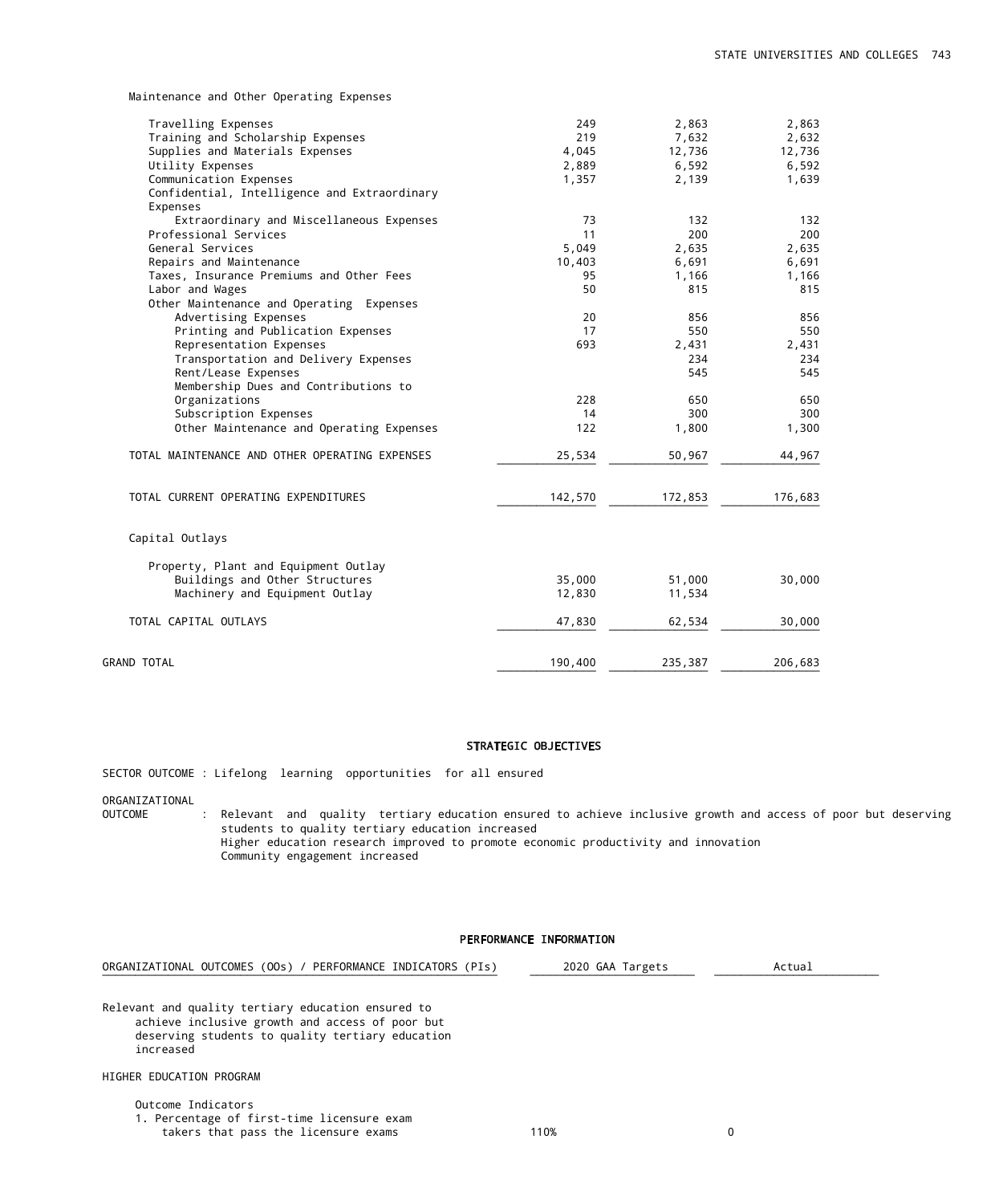| 2. Percentage of graduates (2 years prior)<br>that are employed                       | 90%            | 91.25% (709/777) |
|---------------------------------------------------------------------------------------|----------------|------------------|
| Output Indicators                                                                     |                |                  |
| 1. Percentage of undergraduate students                                               |                |                  |
| enrolled in CHED-identified and                                                       |                |                  |
| RDC-identified priority programs<br>2. Percentage of undergraduate programs           | 100%           | 87.71%           |
| with accreditation                                                                    | 100%           | 100% (11/11)     |
| Higher education research improved to promote economic<br>productivity and innovation |                |                  |
| <b>RESEARCH PROGRAM</b>                                                               |                |                  |
| Outcome Indicator                                                                     |                |                  |
| 1. Number of research outputs in the last                                             |                |                  |
| three years utilized by the industry or                                               |                |                  |
| by other beneficiaries                                                                | $\overline{2}$ | 3                |
| Output Indicators                                                                     |                |                  |
| 1. Number of research outputs completed                                               |                |                  |
| within the year<br>2. Percentage of research outputs                                  | 16             | 19               |
| presented in national, regional, and                                                  |                |                  |
| international fora within the year                                                    | 77.50%         | 118.75%          |
| Community engagement increased                                                        |                |                  |
| TECHNICAL ADVISORY EXTENSION PROGRAM                                                  |                |                  |
| Outcome Indicator                                                                     |                |                  |
| 1. Number of active partnerships with LGUs,                                           |                |                  |
| industries, NGOs, NGAs, SMEs, and                                                     |                |                  |
| other stakeholders as a result of                                                     |                |                  |
| extension activities                                                                  | 23             | 33               |
| Output Indicators                                                                     |                |                  |
| 1. Number of trainees weighted by the                                                 |                |                  |
| length of training<br>2. Number of extension programs organized                       | 2,450          | 5,301            |
| and supported consistent with the SUC's                                               |                |                  |
| mandated and priority programs                                                        | 5              | 14               |
| 3. Percentage of beneficiaries who rate the                                           |                |                  |
| training course/s as satisfactory or higher                                           |                |                  |
| in terms of quality and relevance                                                     | 86%            | 88%              |
|                                                                                       |                |                  |
|                                                                                       |                |                  |
|                                                                                       |                |                  |

## PERFORMANCE INFORMATION

| ORGANIZATIONAL OUTCOMES (OOs) / PERFORMANCE INDICATORS (PIs)                                                                                                                                         | Baseline       | 2021 Targets                        | 2022 NEP Targets                    |
|------------------------------------------------------------------------------------------------------------------------------------------------------------------------------------------------------|----------------|-------------------------------------|-------------------------------------|
| Relevant and quality tertiary education ensured to<br>achieve inclusive growth and access of poor but<br>deserving students to quality tertiary education<br>increased                               |                |                                     |                                     |
| HIGHER EDUCATION PROGRAM                                                                                                                                                                             |                |                                     |                                     |
| Outcome Indicators<br>1. Percentage of first-time licensure exam<br>takers that pass the licensure exams<br>2. Percentage of graduates (2 years prior)<br>that are employed                          | 110%<br>89%    | 110% (1,100/1,000)<br>90% (832/924) | 55% (177/322)<br>90.51% (267/295)   |
| Output Indicators<br>1. Percentage of undergraduate students<br>enrolled in CHED-identified and<br>RDC-identified priority programs<br>2. Percentage of undergraduate programs<br>with accreditation | 100%<br>81.82% | 100% (3,000/3,000)<br>100% (11/11)  | 50% (5,000/10,000)<br>81.82% (9/11) |